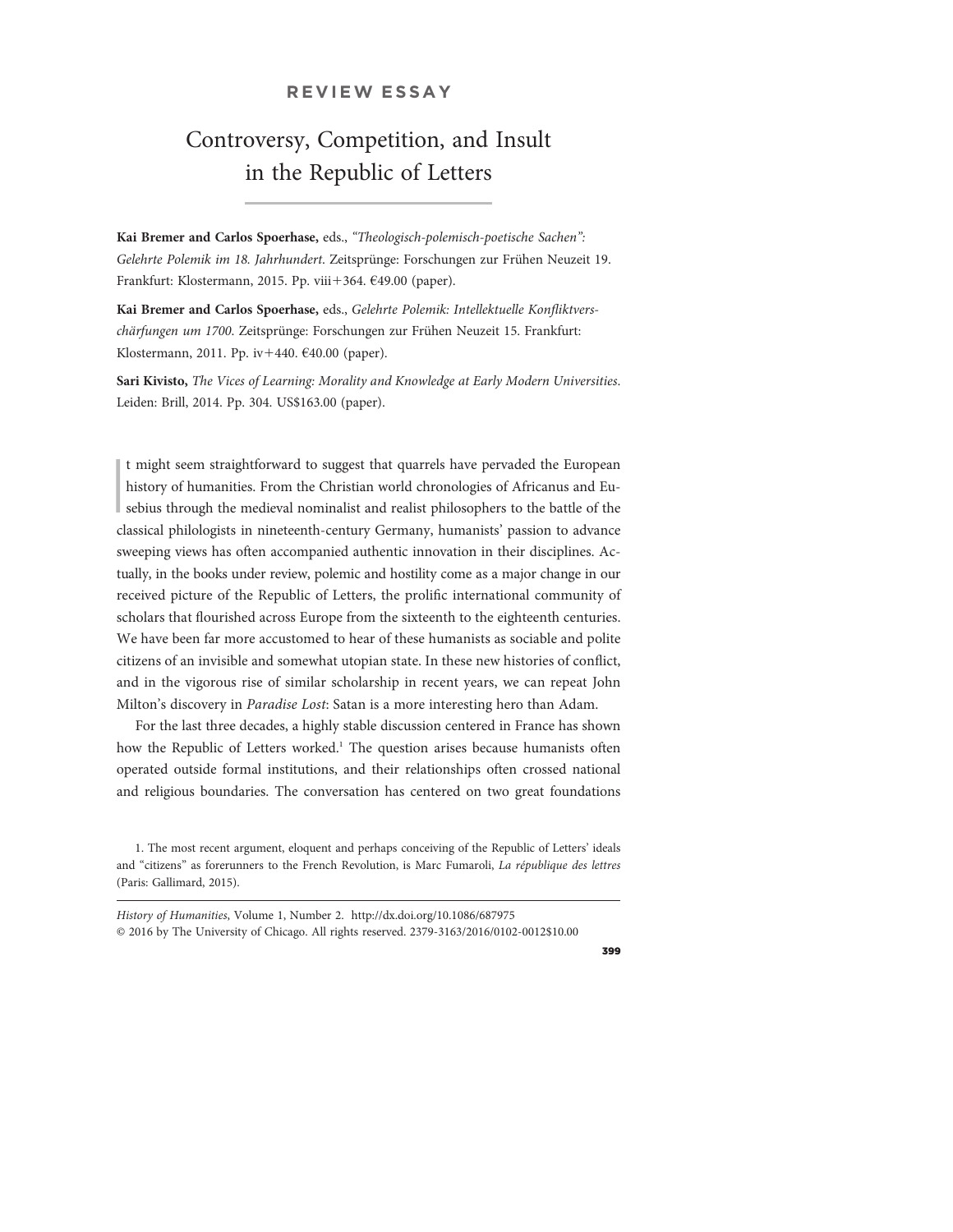for the humanists' world. First, they subscribed to high ideals of friendship, universal community, and learning. On the practical plane, they exchanged polite and endless letters conveying news, questions, introductions, advice, and the odd clipping from medieval manuscripts. The emphasis has been on the social lives of intellectuals but rarely on their actual work, although the rise of the "correspondence network" has greatly enriched our histories of humanities and science.<sup>2</sup>

In everything that ensued the letter was the thin end of the wedge. It was first inserted by English speakers familiar with sociology and the philosophy of language. Anne Goldgar and Peter Miller, writing in 1995 and 2000, argued powerfully that the Republic of Letters worked but that its ideals were self-interested and socially constructed; Goldgar pointed especially to the hierarchies and religious divisions that communitarian ideals had to overcome.3 Alan Bray stressed external structures of power, noting that manuscript letters were seen by many and that their stylized declarations of allegiance readily became a currency for political survival and advancement.<sup>4</sup> Perhaps most spectacularly, Lisa Jardine took up Erasmus as a leader and emblem of this community: she suggested that his letters and speeches were European technologies for conjuring the presence of a charismatic Erasmus from the printed page and that to regard them as either factual or authentic in our sense would be to miss their point.<sup>5</sup>

The books under review belong to an even more expansive demolition of the Republic of Letters' peace and harmony, international in scope but emanating especially from Germany and accelerating to a diabolical pitch in the last five years. In the first place, correspondence and "correspondence networks" have been subjected to enthusiastic debunking, as scholars have incisively exposed wide divides between polite letters and underlying intellectual, confessional, or political enmity.<sup>6</sup> The eight-volume publication of Joseph Scaliger's letters in 2012 offers the reader an unprecedented the-

<sup>2.</sup> An exception dealing with humanists' teaching, writing, and speaking is Françoise Waquet, Le latin, ou, l'empire d'un signe: XVIe–XXe siècle (Paris: Michel, 1998).

<sup>3.</sup> Anne Goldgar, Impolite Learning: Conduct and Community in the Republic of Letters, 1680–1750 (New Haven, CT: Yale University Press, 1995); Peter N. Miller, Peiresc's Europe: Learning and Virtue in the Seventeenth Century (New Haven, CT: Yale University Press, 2000).

<sup>4.</sup> Alan Bray, The Friend (Chicago: University of Chicago Press, 2003), 42–67.

<sup>5.</sup> Lisa Jardine, Erasmus, Man of Letters: The Construction of Charisma in Print (Princeton, NJ: Princeton University Press, 1993), esp. 173–74.

<sup>6.</sup> See Jeanine de Landtsheer and Henk Nellen, eds., Between Scylla and Charybdis: Learned Letter Writers Navigating the Reefs of Religious and Political Controversy in Early Modern Europe (Leiden: Brill, 2011); and Anselm Schubert, "Kommunikation und Konkurrenz: Gelehrtenrepublik und Konfession im 17. Jahrhundert," in Interkonfessionalität, Transkonfessionalität, binnenkonfessionelle Pluralität: Neue Forschungen zur Konfessionalisierungsthese, ed. Kaspar von Greyerz et al. (Heidelberg: Gütersloher Verlaghaus, 2003), 105–31.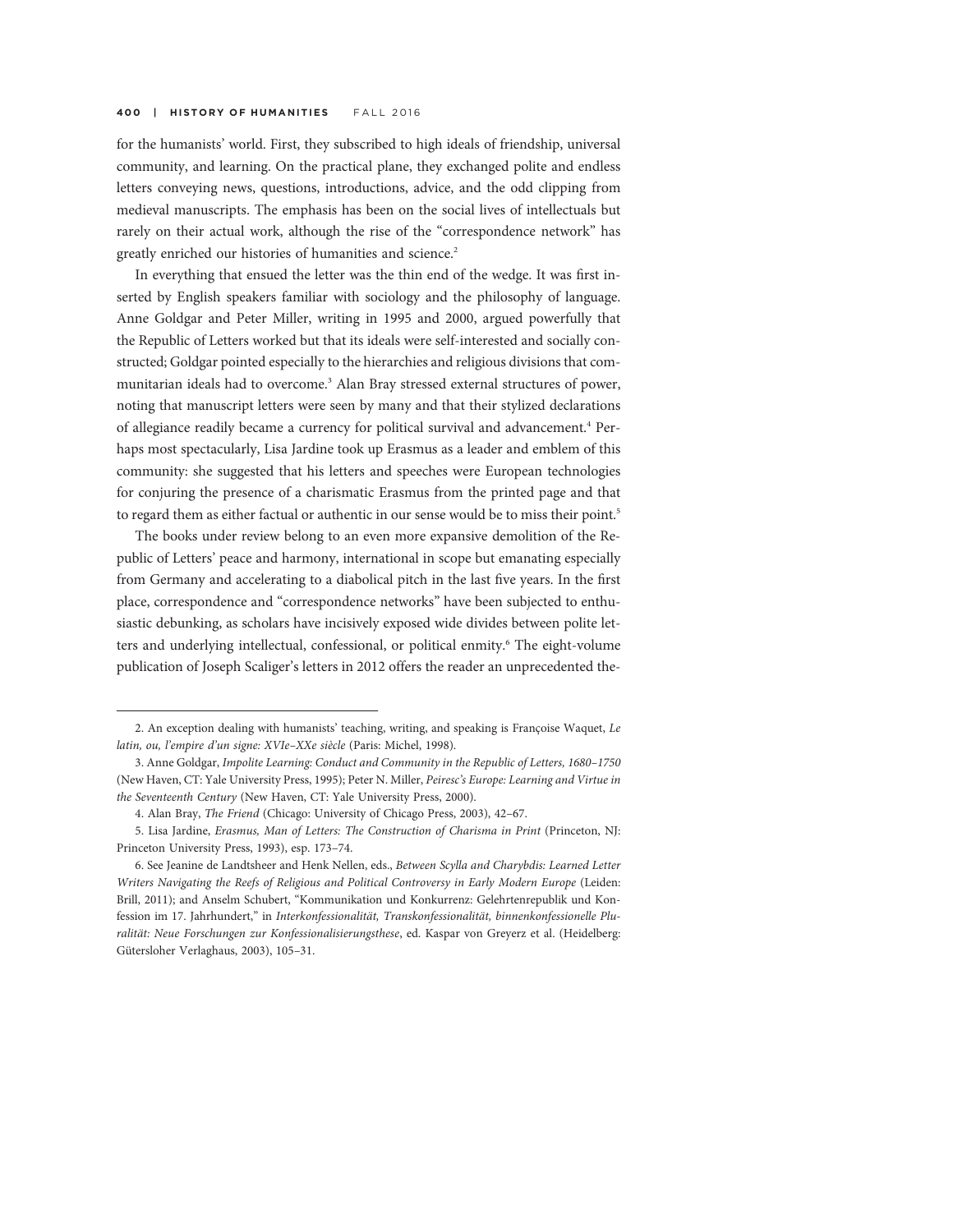ater of scholarly spleen, jaundice, and bile: the brilliant Leiden philologist's enormous epistolary reach exposed him to the endless conflicts of others, in addition to the many he stoked himself. The editors have compiled an online glossary of several dozen of Scaliger's Greek and Latin insults, such as latrina Cerberi (the hellhound's latrine) and nequissimus bipedum (most incompetent of bipeds).<sup>7</sup> And in an essential article, Siegfried Bodenmann and Anne-Lise Rey argue forcefully that controversy was normal practice for the creation of early modern knowledge itself. According to them, controversies carried out by letter "not only established community norms but also went hand in hand with the constant search for a space of exchange and dialogue; with the articulation of ideas; and with the evaluation of hypotheses and experimental results."<sup>8</sup>

Simultaneously, the entire social infrastructure of erudition has turned quarrelsome and querulous. Censorship was already discussed in two articles in Hans Bots and Françoise Waquet's Commercium litterarium (1994), but now every environment a scholar entered apparently offered room for intrigue and dismay.<sup>9</sup> Anthony Grafton found uncomfortable hierarchy and serial misunderstanding in the early modern printing house.10 Vera Keller showed that scholarly travel and souvenir albums, or alba *amicorum*, were anything but innocuous or politically inert.<sup>11</sup> As for personal patronage, Carol Pal discovered that male humanists like Montaigne and André Rivet could energetically support erudite female protégées in private while deriding women's abilities in print.12 The national churches also gave scope for heated dissension involving totally scholarly arguments, as in a seventeenth-century Dutch debate over the proper length for men's hair discussed by Dirk van Miert.13 Of course, England throughout

<sup>7.</sup> Paul Botley and Dirk van Miert, eds., The Correspondence of Joseph Justus Scaliger, with supervisory editors Anthony Grafton, Henk Jan de Jonge, and Jill Kraye, 8 vols. (Geneva: Droz, 2012); "Scaliger's Abusive Language: A Glossary," http://warburg.sas.ac.uk/research/projects/scaliger /scaligers-abusive-language/. For discussion, see Kristine Louise Haugen, "Joseph Scaliger's Letters: Teacher, Collaborator, Impresario," History of Universities 28 (2014): 105–47.

<sup>8.</sup> Siegfried Bodenmann and Anne-Lise Rey, "La guerre en lettres: La controverse scientifique dans les correspondances des lumières," Revue d'histoire des sciences 66 (2013): 233–48, esp. 238.

<sup>9.</sup> Hans Bots and Françoise Waquet, eds., Commercium litterarium, 1600–1750: La communication dans la République des lettres (Amsterdam: APA-Holland University Press, 1994), 261–79, 281–300.

<sup>10.</sup> Anthony Grafton, The Culture of Correction in Renaissance Europe (London: British Library, 2011).

<sup>11.</sup> Vera Keller, "Painted Friends: Political Interest and the Transformation of International Learned Sociability," in Friendship in the Middle Ages and Early Modern Times, ed. Marilyn Sandidge and Albrecht Classen (Berlin: de Gruyter, 2011), 661–92.

<sup>12.</sup> Carol Pal, Republic of Women: Rethinking the Republic of Letters in the Seventeenth Century (Cambridge: Cambridge University Press, 2012), esp. 83–91.

<sup>13.</sup> Dirk Van Miert, "Claudius Salmasius and the 'Hairy War' (1640–1650): Historicizing the Bible in the Dutch Republic on the Eve of Spinoza," forthcoming.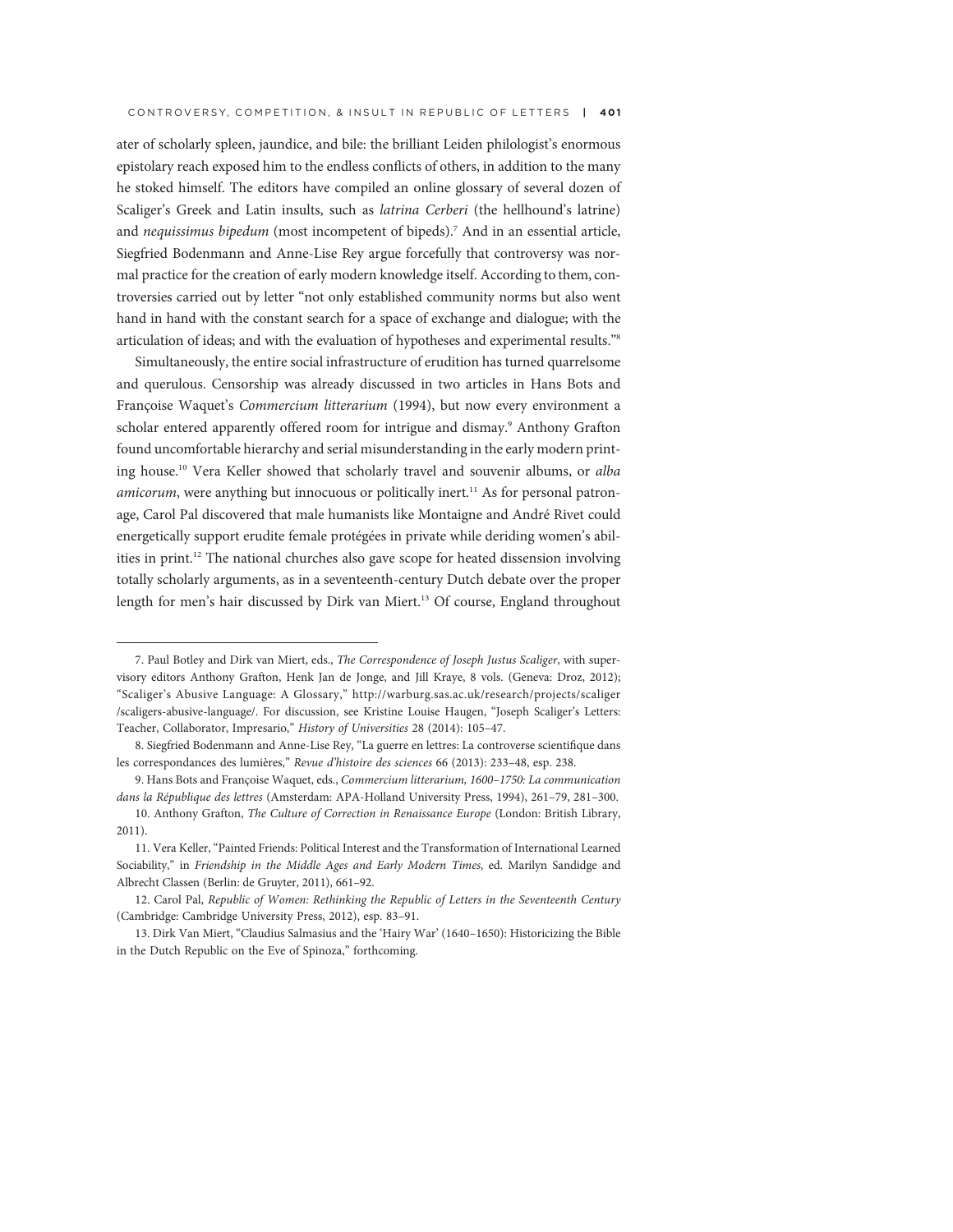the seventeenth century saw incessant political and religious strife that shaped nearly every form of scholarship.<sup>14</sup> By now it looks as if the only reason a scholar got any work done is that he refused to speak to his neighbor—or entered a prison, which happened all too often at the hands of princely patrons, the Inquisition, or the bankruptcy laws.<sup>15</sup>

The books under review reflect two especially copious veins in the new interest in conflict: the humanists' actual research and the early modern university. The two volumes on Gelehrte Polemik are largely devoted to polemics in fields such as philology, theology, literary criticism, and music, often paying searching attention to the combatants' audiences, argumentative tactics, and methods of publication. To mention only one earlier installment, we have excellent new discussions of the fearsome Reuchlin affair of the early sixteenth century, which neatly combined a university fight, rivalry for princely patronage, serious theological and philological beliefs, and one of the early modern world's most devastating pamphlet wars.16

Meanwhile, the university was passed over for obvious reasons in earlier discussions of gentility and friendship. It is now the scene of many episodes of Gelehrte Polemik and nearly the sole setting of the attacks and complaints in Kivisto's Vices of Learning. But not only can we easily see that the early modern university gave its inhabitants a livelihood, responsibilities, colleagues, a printing house, and often a research agenda. The German universities also form a special question mark in the great story of how Germany became modern, and not only because Humboldt's Berlin even-

<sup>14.</sup> On England, see, e.g., Anthony Grafton and Joanna Weinberg, "I Have Always Loved the Holy Tongue": Isaac Casaubon, the Jews, and a Forgotten Chapter in Renaissance Scholarship (Cambridge: Belknap, 2011), 164–230, 253–85; Jean-Louis Quantin, The Church of England and Christian Antiquity: The Construction of a Confessional Identity in the 17th Century (Oxford: Oxford University Press, 2009); Jon Parkin, Taming the Leviathan: The Reception of the Political and Religious Ideas of Thomas Hobbes in England, 1640–1700 (Cambridge: Cambridge University Press, 2007).

<sup>15.</sup> Nicholas Popper, Walter Ralegh's "History of the World" and the Historical Culture of the Late Renaissance (Chicago: University of Chicago Press, 2012); Germana Ernst, Tommaso Campanella: The Book and the Body of Nature, trans. David L. Marshall (Dordrecht: Springer, 2010); José Barrientos García, Fray Luis de León y la universidad de Salamanca (Madrid: Ediciones Escurialenses, 1996); Kristine Louise Haugen, "Thomas Lydiat's Scholarship in Prison: Discovery and Disaster in the Seventeenth Century," Bodleian Library Record 25 (2012): 183–216.

<sup>16.</sup> Wilhelm Kühlmann, ed., Reuchlins Freunde und Gegner: Kommunikative Konstellationen eines frühneuzeitlichen Medienereignisses (Ostfildern: Thorbecke, 2010); and Sari Kivisto, Creating Antieloquence: Epistolae obscurorum virorum and the Humanist Polemics on Style (Helsinki: Societas Scientiarum Fennica, 2002). See also two collected volumes on humanist conflict: Uwe Baumann et al., eds., Streitkultur: Okzidentale Traditionen des Streitens in Literatur, Geschichte und Kunst (Göttingen: V&R, 2008); and Marc Laureys and Roswitha Simons, eds., Die Kunst des Streitens: Inszenierung, Formen und Funktionen öffentlichen Streits in historischer Perspektive (Göttingen: V&R, 2010).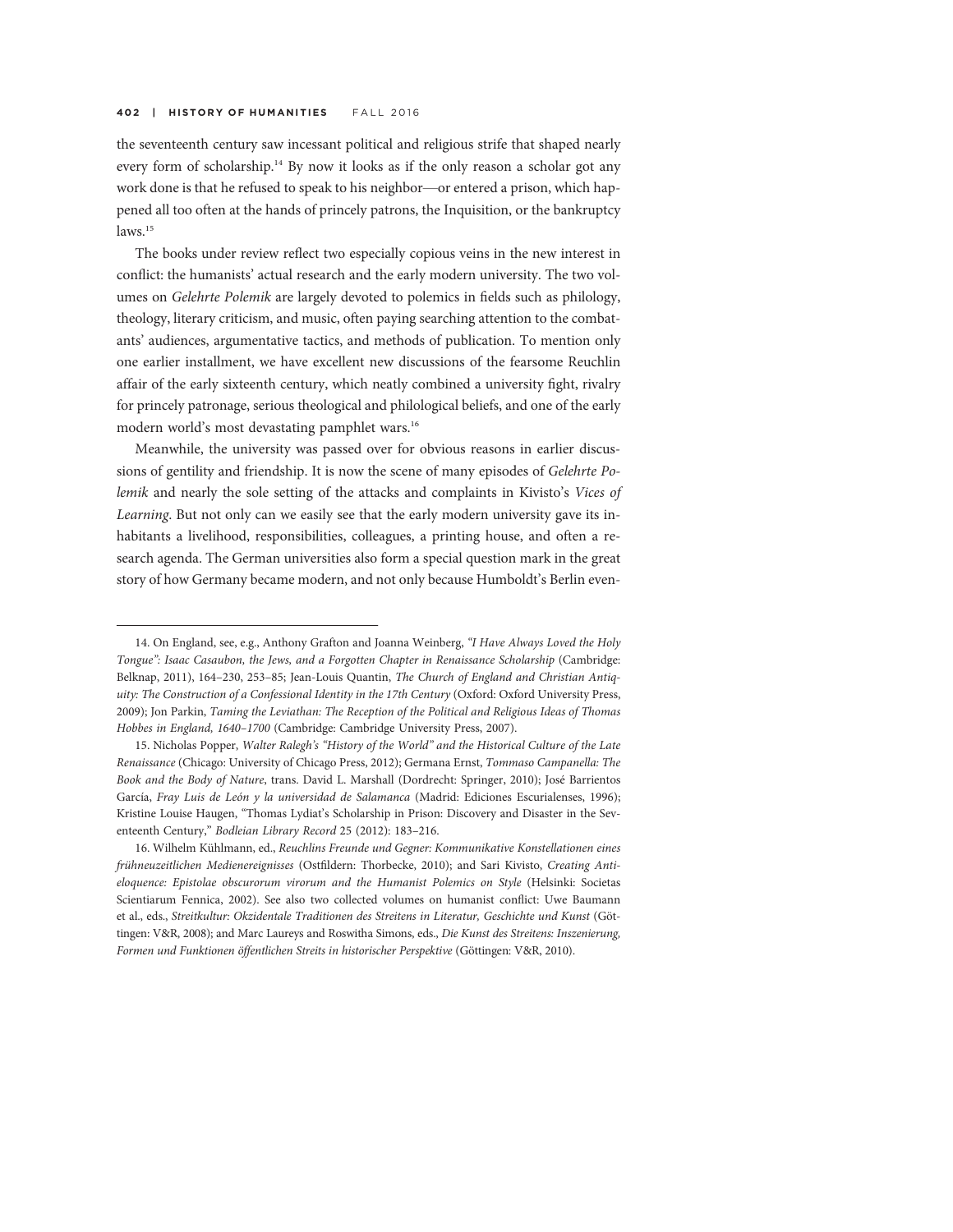tually succeeded Melanchthon's Wittenberg. In On the Process of Civilization (1939), Norbert Elias proposed that in the eighteenth century the German middle class, specifically formed by the universities, began to challenge the courtly aristocracy for cultural and intellectual supremacy, a challenge that substantially succeeded by the nineteenth century. He identified that university culture as virtuous, industrious, and self-congratulating, even though the middle class simultaneously seized on aristocratic manners, in part transforming itself. More recently, an extraordinary contribution by Wilhelm Kühlmann has moved the same cultural competition earlier and directly into the universities, including the heavy degree of protective coloration. On Kühlmann's evidence, the seventeenth-century universities exported useful political philosophy, but they were also full of attacks on pedantry, useless learning, and trivial learning precisely the insults against the university being launched from the gallant world outside. To be relevant, it seemed, a professor must act the parts of a man of fashion and a pedant simultaneously.17 Sari Kivisto's universities, preoccupied with moral values but aware of a world outside, also form a convincing prehistory for Elias; with Kühlmann's help, we can also see her professors' insults as an uneasy amalgam of public performance and self-flagellation.

The most widespread story about the German middle class, of course, is Jürgen Habermas's famous argument about the rise of a public sphere in the eighteenth century.18 From the perspective of the humanities, as the contributors to Gelehrte Polemik (2015) point out, this is hardly any story at all: it assumes the total eclipse of the universities and of erudition, instead tracing the quite real explosion of polite, easy reading matter with broad circulation. In fact, it looks as if expert knowledge remained profoundly exciting in the public realm in the late eighteenth century: to take a single example, the Fragmentenstreit over H. S. Reimarus's thoughts on biblical authority generated more than fifty publications. What we learn instead from the books under review is how universities and professors changed during a time when their disciplines were largely stable but the outside world was ambitious and volatile. For example, in 1741, a German-language comic epic called the Battle of the Poets irrupted during a quarrel over literary theory between German and Swiss professors: every sentence in Alexander Nebrig's fine article (Gelehrte Polemik [2011]) shows why the same story would never have unfolded in 1641.

<sup>17.</sup> Norbert Elias, On the Process of Civilisation: Sociogenetic and Psychogenetic Investigations, trans. Edmund Jephcott, The Collected Works of Norbert Elias 3 (Dublin: University College Dublin Press, 2012); Wilhelm Kühlmann, Gelehrtenrepublik und Fürstenstaat: Entwicklung und Kritik des deutschen Späthumanismus in der Literatur des Barockzeitalters (Tübingen: Niemeyer, 1982).

<sup>18.</sup> Jürgen Habermas, The Structural Transformation of the Public Sphere: An Inquiry into a Category of Bourgeois Society, trans. Thomas Burger (Cambridge, MA: MIT Press, 1989).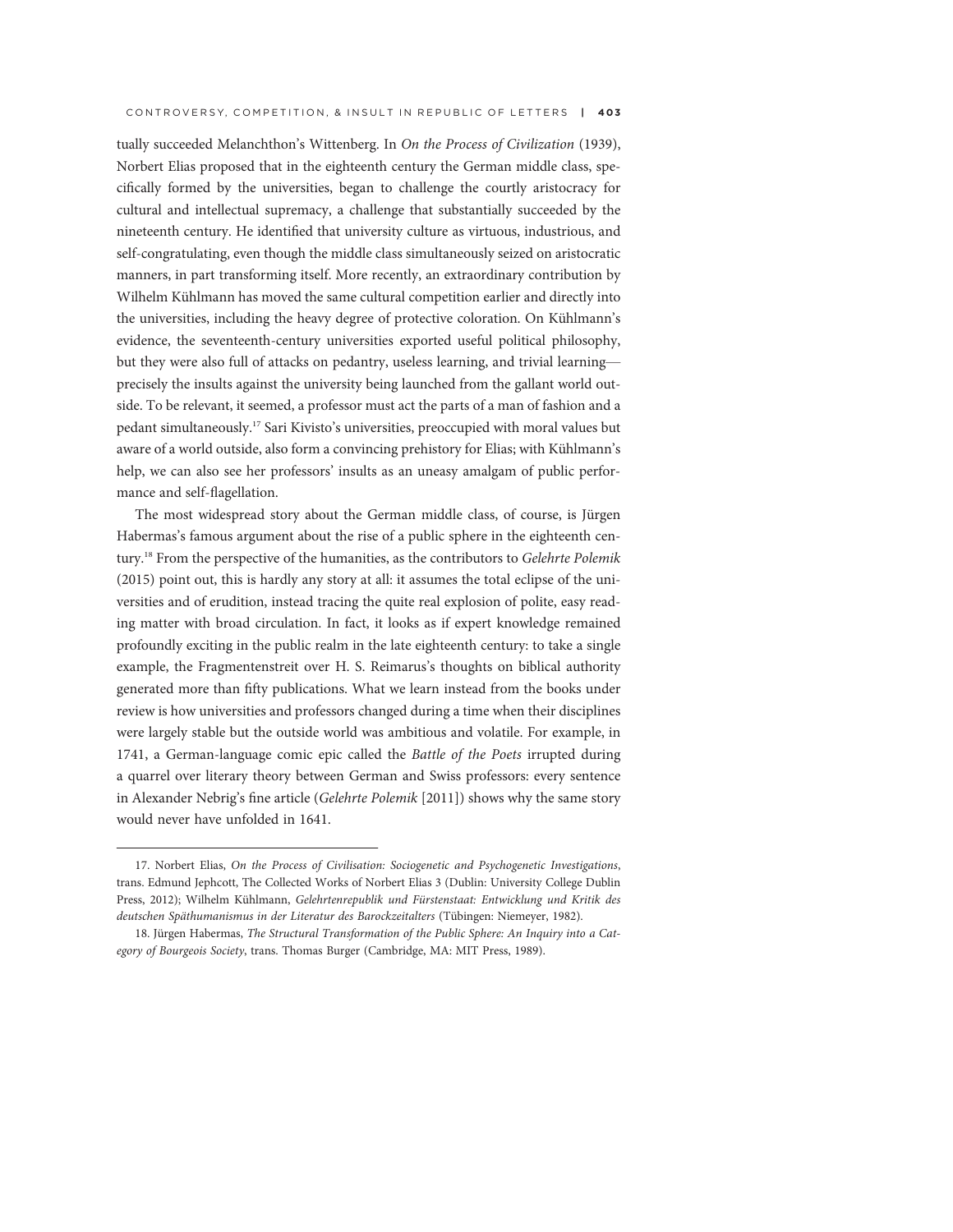An enormously successful and wide-ranging research group at the Humboldt University in Berlin produced the two volumes on Gelehrte Polemik.<sup>19</sup> They have recovered scholarly conflict as a colossal fact of early modern intellectual life, shown that it was often constructive and innovative, and reminded us that polemic could become a potent experiment in creating a wider public audience for scholarship. The editors' introduction to the 2011 volume sets out fundamental questions about early modern controversies, which, as they point out, were both debates about knowledge and events in a social world of institutions and publication media. Conflict demonstrably generated reams of scholarly and literary communication, so the next question is whether and how conflict created knowledge. Is conflict a normal element of the disciplines? Does conflict only contribute to knowledge if consensus emerges after the dust has settled? Is polemic necessarily different from real scholarly exposition? If two adversaries hold fundamentally incompatible views of their discipline, can their debate involve real argument? The case studies throughout both volumes reach largely optimistic conclusions about the seriousness and significance of controversy.

The 2011 volume is remarkable for examining both humanistic and scientific conflicts, a comparative approach that is typical of this research group's work at large. One might single out the entirely scientific *Scharlatan!* (2013), devoted to accusations of quackery and fraud.<sup>20</sup> The cases of humanistic controversy in the 2011 volume, mostly German, move from bitter debate inside the universities to assaults on university disciplines from outside to duels by professors in the public press. It becomes apparent, incidentally, that professors did not discover aesthetic and moral values for the first time in the seventeenth century. In the first essay, Klara Vanek investigates professors of Hebrew beginning in the sixteenth century who defended their field against humanist charges that Hebrew was barbaric, obscure, and inelegant compared with Greek and Latin. Above all, they universally asserted that Hebrew was useful. In another moral argument, some derided the humanists as vain and infatuated with appearances; others turned the tables to insist that Hebrew was the more beautiful and pleasing. Vanek develops a portrait of the Hebraists' "argument *ad personam*" against the classical scholar, their ideal type of the hedonist unbeliever who was, of course, their immediate colleague; she argues that the Hebraists ended by opposing the entire humanist ideal of education.

<sup>19.</sup> On its activities, see http://www.literatur.hu-berlin.de/de/gelehrte-polemik, and Gelehrte Polemik (2015), 5 n. 12.

<sup>20.</sup> Tina Asmussen and Hole Rössler, Scharlatan! Eine Figur der Relegation in der frühneuzeitlichen Gelehrtenkultur (Frankfurt: Klostermann, 2013).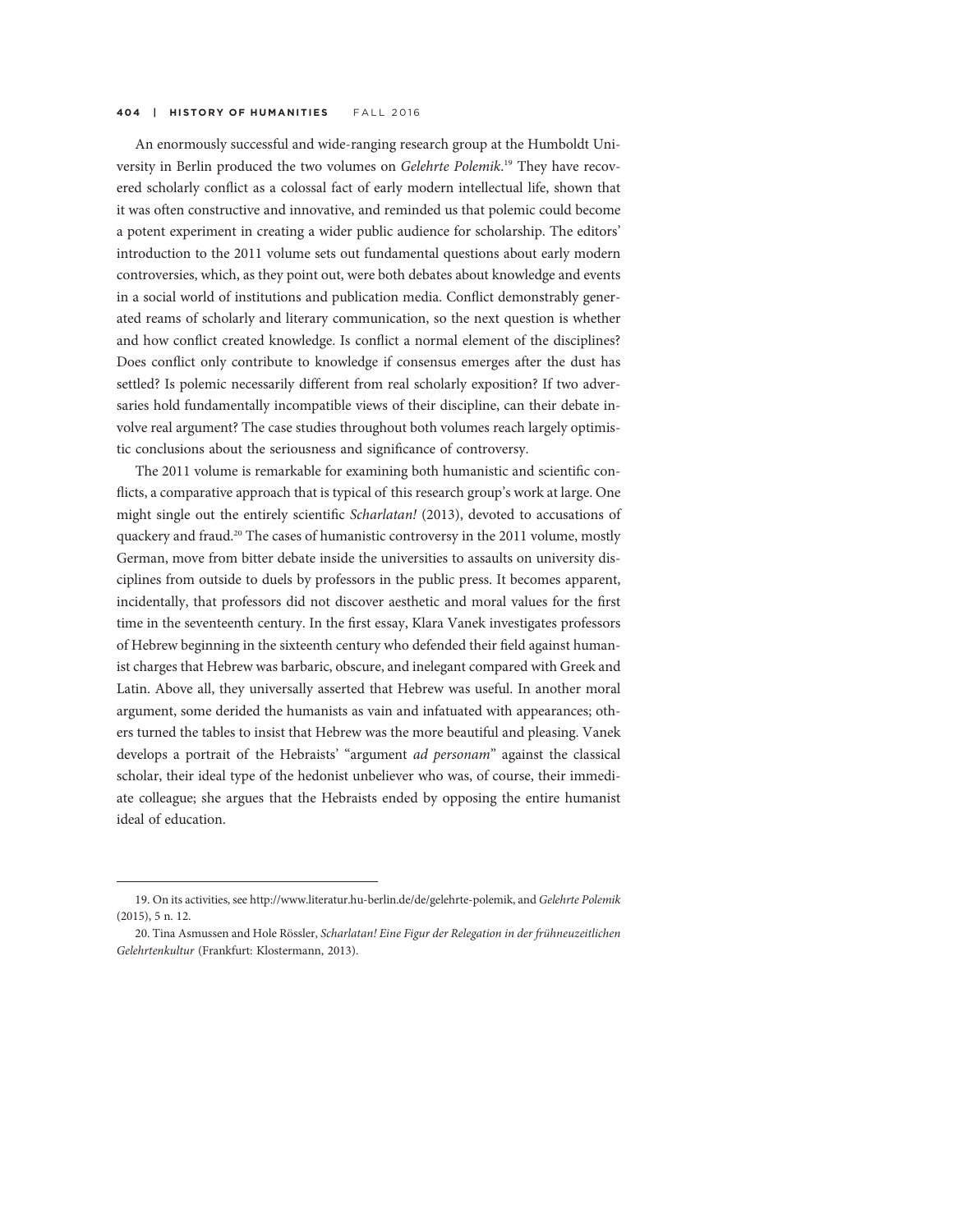Johann Mattheson's audacious reform of the discipline of music in the early eighteenth century is discussed by Karsten Mackensen and Dirk Rose. Effectively, Mattheson aimed to turn music from a mathematical subject into an elegant branch of the humanities. He had two publics. His first book was quarrelsome and addressed to the new type of the galant homme: the element of polemic disqualifies this episode from Habermas's public sphere, the authors argue, while Mattheson substituted a polite audience for the academic mathematicians who were his actual opponents. Two decades later, Mattheson did address an academic audience in a Latin dissertation, again avoiding mathematics but enforcing his point about music's high and spiritual character by pointing to its place in Lutheran theology. Having finally developed a positive way of addressing his critics, he moved from a genteel public to an audience of experts, a kind of antivernacularization.

Alexander Nebrig takes up an especially provocative moment in the Zürcher Literaturstreit, the debate over literary criticism in the 1740s and 1750s between the Leipzig professor J. C. Gottsched and the Swiss scholars J. J. Breitinger and J. J. Bodmer. The comic epic called the Battle of the Poets imported French debates into the Germanspeaking lands in a highly readable form; Nebrig argues that in the gap between the real controversy over principles and this fiction about dueling poets, we should detect a degree of self-awareness in the participants about the novelty and importance of their discussion. Nebrig emphasizes that this remained a debate between scholars who treated poetry as a learned subject, even as it appeared in the popular form of the journal. Taking up the theme of the middle class, he also suggests that the authors of any comic epic have relinquished any claim to the appearance of courtliness.

The 2015 Gelehrte Polemik volume concerns the eighteenth century, and from one point of view it centers on a figure whose name in Germany is synonymous with the Enlightenment itself: G. E. Lessing. Nearly all the contributions address theology or poetry—Lessing's primary fields—and the editors' introduction stresses that Lessing has received protracted attention as a polemicist but that the wider sphere of controversy in his time remains to be investigated. To that end, excellent essays address Socinianism, Jean-Jacques Rousseau, the quarrel between Casanova and Winckelmann, the Zürcher Literaturstreit, the German Romantic sonnet, and the establishment of the Napoleonic Code in early nineteenth-century Germany.

Meanwhile, four fine contributions on Lessing make it hard in different ways to view his controversies as simple installments in a story of Enlightenment triumphant. His relationship to the humanist past is the first discovery. Lutz Danneberg scrupulously shows that the explosive questions over the authority of the Bible raised by H. S. Reimarus and published by Lessing, leading to the Fragmentenstreit, were already well known to Protestant theologians in the seventeenth century, who had explained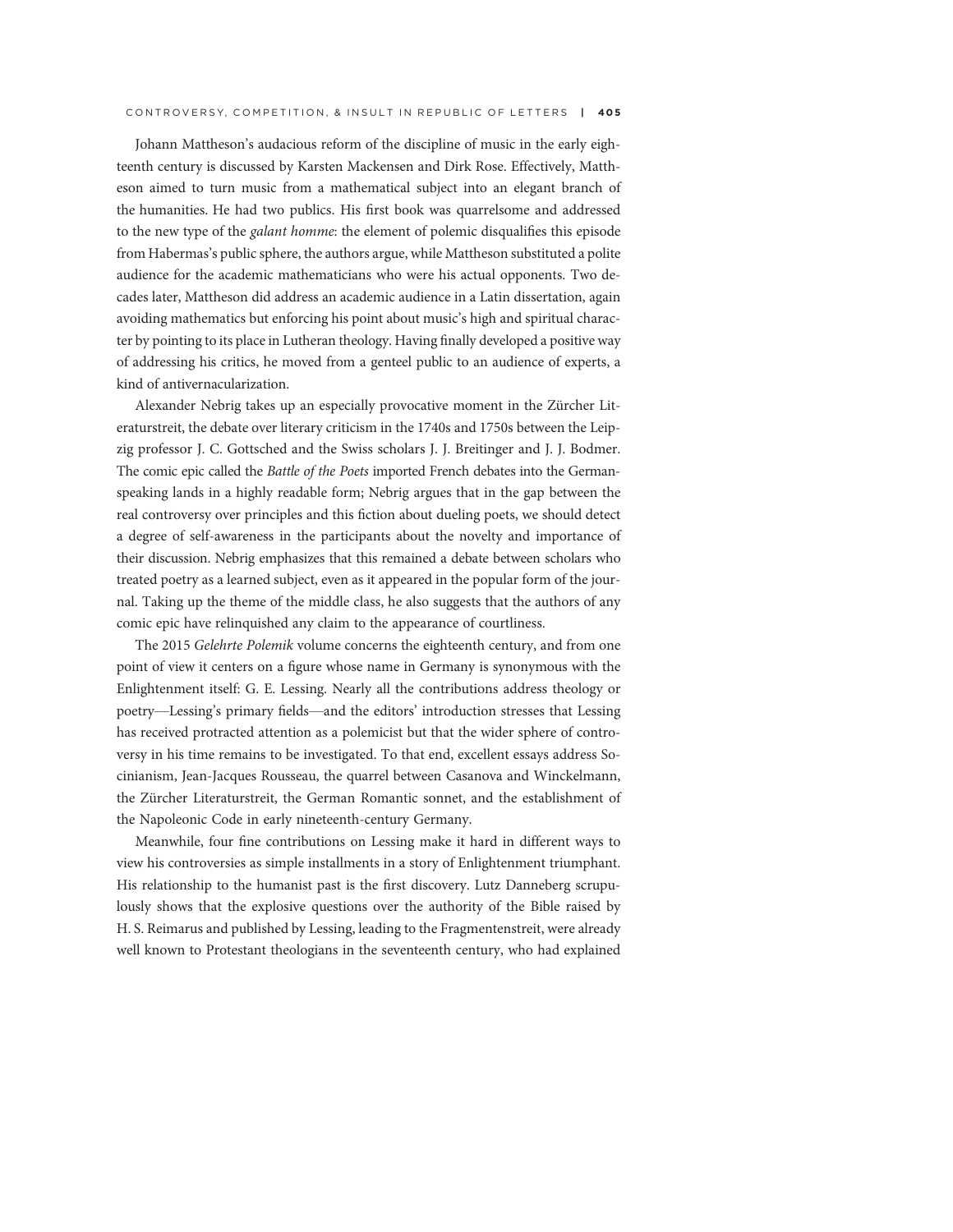in their rules of interpretation how to address inconsistencies and historical doubts. At most, Danneberg finds, Reimarus developed more explicit theoretical language for the same kind of searching reading that was already possible a century before his fragments saw print. Similarly, in the case of literary criticism, Friedrich Vollhardt emphasizes Lessing's habit of writing book reviews and entire books that "rescued" authors from their modern critics, ostensibly an antipedantic strategy but also one that relied on word-by-word commentary as its own method. In fact, Vollhardt finds a resemblance to the exuberant Dictionnaire of Pierre Bayle (1697), which similarly indulged in the vast accumulation of historical facts without taking them altogether seriously and allowed for willful digression and commentary.

Michael Multhammer and Wilfried Barner concentrate on the fierce polemics of others in Lessing's world. In Multhammer's case, the unlikely object of examination is a religious drama by J. G. Pfranger written as a sequel and vociferous rebuke to Lessing's Nathan the Wise. Had Reimarus doubted the Resurrection? In Pfranger's play, a character killed off in Nathan the Wise turns out to be alive after all, indeed the star of the story. But earnest theological polemic in the plot of a drama is not the only revelation. Multhammer has also discovered an unknown earlier pamphlet by Pfranger promoting theological arguments for the Resurrection in a private, courtly context: it was addressed to Pfranger's employer, the duke of Sachsen-Meiningen, following the death of the duke's sixteen-year-old daughter. In other words, Pfranger was not only already on the record in the Fragmentenstreit, he could operate in the public and courtly realms almost simultaneously. Underscoring the uncertainty and upheavals in the world of publishing at this time, Barner traces a complex and evolving discussion in which Lessing took part over unauthorized reprints and intellectual property. It is a salutary reminder that a public sphere of free exchange did not spring into life overnight and that intellectuals in our period faced real financial, legal, and material barriers to publication.

Sari Kivisto's delicious examination of academic complaint and insult, The Vices of Learning, takes up an apparently eternal subject, delivering both intensive research into an unexplored continent of poisonous pamphlets and a strong argument about university culture. In the seventeenth- and eighteenth-century universities of Germany and Scandinavia, the denunciation of academic malfeasance became a runaway fad in live ceremonial performances and printed dissertations. Debaters and authors took up endlessly varied questions such as On the Disease of Pedantry, On Insane Curiosity in Theology, On the Misogyny of the Learned, Literary Machiavellianism, and the most infamous of them all, J. B. Mencken's On the Charlatanry of the Learned  $(1715)^{21}$ Sometimes they seem clearly intended to be funny; sometimes it is wiser not to guess.

<sup>21.</sup> All titles are drawn from Kivisto's bibliography of primary sources.